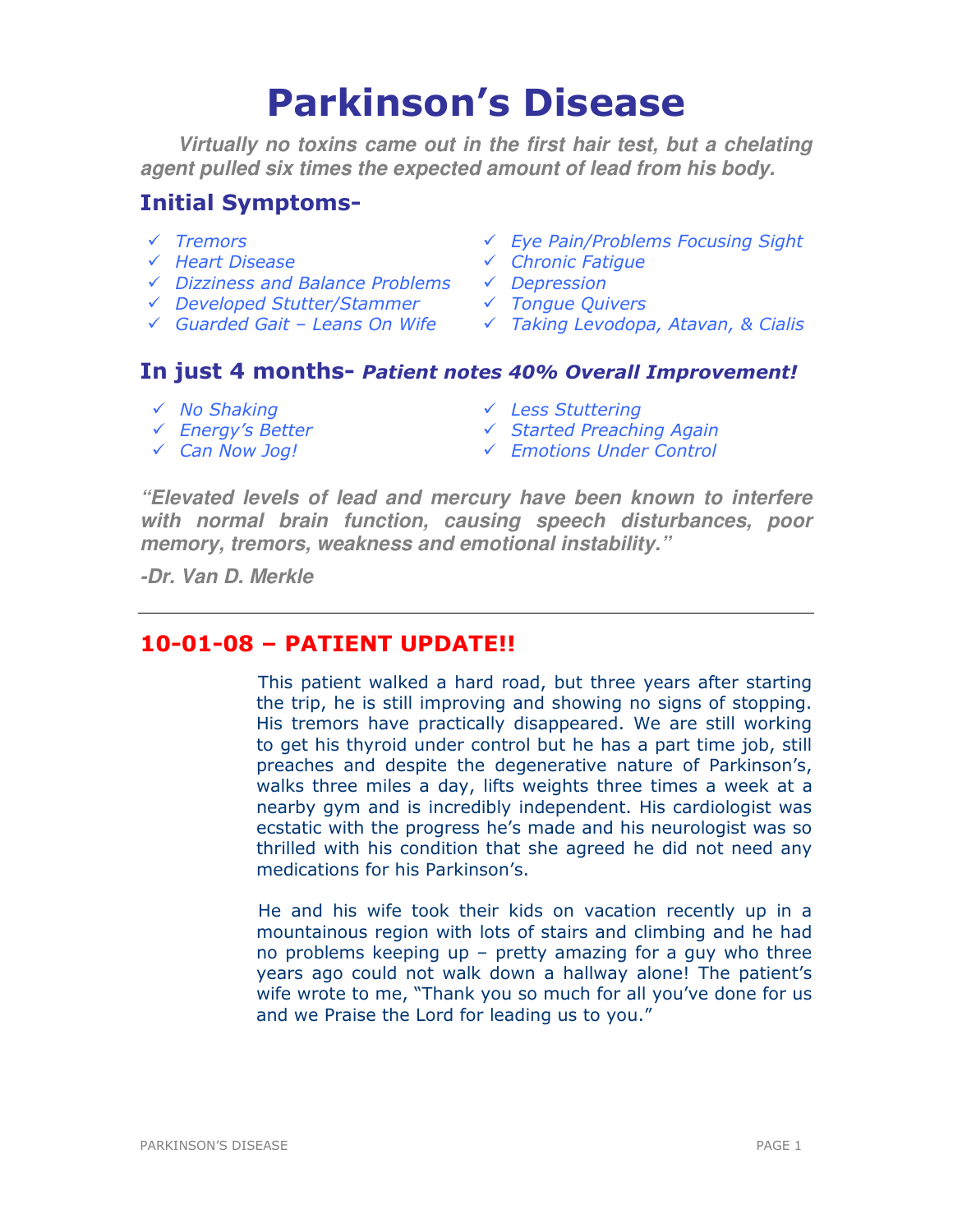## Patient Profile:

04-19-05 - The 69-year old Patient presented with Parkinson's symptoms being diagnosed by a neurosurgeon in August of 2004. At the time of the initial visit, he weighed 184 lbs at 5'10" and his blood pressure was 122/84. He walked down the office hall with a slow guarded gait leaning on his wife for support due to dizziness and balance problems. According to family members, he has been nervous and agitated for about 6 months and his personality and character have started to change. A constant tongue quiver, which started about 3 months ago, made it difficult for the patient to speak rendering him unable to continue preaching. Tremors from Parkinson's made it impossible to shave using a regular razor and he appeared to have lost a sense of enjoyment in regular activities, spending most of his time sitting and staring. Doctors place him on Atavan to manage anxiety and Levodopa for Parkinson's disease.

### Patient's tests results:

**04-21-05 –** Blood tests showed a few low essential elements and reduced protein. We can also see signs of a low grade infection from the high Polys/Neutrophils and low Lymphocytes. The high SGPT is an indicator of mild inflammation of the liver.

|                                  | Current<br>Result | Current<br>Rating | Prior<br>Result |       |       |                          |        |          |                          |        |
|----------------------------------|-------------------|-------------------|-----------------|-------|-------|--------------------------|--------|----------|--------------------------|--------|
| <b>Test Description</b><br>Date: | 04/21/2005        |                   |                 | Delta |       | Healthy                  |        |          | Clinical                 |        |
| Uric Acid                        | 5.50              | Opt               |                 |       | 4.10  | $\sim$                   | 6.00   | 2.40     | $\overline{\phantom{a}}$ | 8.20   |
| BUN (Blood Urea Nitrogen)        | 18.00             | hi                |                 |       | 13.10 | $\overline{\phantom{a}}$ | 18.00  | 5.00     | $\overline{\phantom{a}}$ | 26.00  |
| Creatinine                       | 1.00              | hi                |                 |       | 0.61  | $\overline{\phantom{a}}$ | 0.90   | 0.50     | $\overline{\phantom{a}}$ | 1.50   |
| BUN / Creatinine Ratio           | 18.00             | Opt               |                 |       | 13.10 | $\overline{\phantom{a}}$ | 20.00  | 8.00     | $\overline{\phantom{a}}$ | 27.00  |
| Calcium                          | 9.20              | lo.               |                 |       | 9.71  | $\overline{\phantom{a}}$ | 10.10  | 8.50     | $\sim$                   | 10.60  |
| Phosphorus                       | 3.30              | lo                |                 |       | 3.41  |                          | 4.00   | 2.50     | $\overline{\phantom{a}}$ | 4.50   |
| Calcium/Albumin Ratio            | 2.00              | LO                |                 |       | 2.10  | $\overline{\phantom{a}}$ | 2.50   | $2.03 -$ |                          | 2.71   |
| Total Protein                    | 7.10              | lo.               |                 |       | 7.11  | $\overline{\phantom{a}}$ | 7.61   | 6.00     | $\overline{\phantom{a}}$ | 8.50   |
| Albumin                          | 4.60              | hi                |                 |       | 4.10  | $\sim$                   | 4.51   | 3.50     | $\sim$                   | 5.50   |
| Globulin                         | 2.50              | lo                |                 |       | 2.81  |                          | 3.51   | 1.50     | $\overline{\phantom{a}}$ | 4.50   |
| A/G Ratio                        | 1.80              | hi                |                 |       | 1.22  |                          | 1.60   | 1.10     | $\overline{\phantom{a}}$ | 2.50   |
| Total Bilirubin                  | 0.80              | Opt               |                 |       | 0.39  | $\overline{\phantom{a}}$ | 0.93   | $0.10 -$ |                          | 1.20   |
| Alkaline Phosphatase 25-150      | 56.00             | lo.               |                 |       | 65.00 | $\overline{\phantom{a}}$ | 108.00 | 25.00    | $\overline{\phantom{a}}$ | 150.00 |
| T4 Thyroxine                     | 3.40              | LO                |                 |       | 7.10  | $\overline{\phantom{a}}$ | 9.00   | 4.50     | $\sim$                   | 12.00  |
| T3 Uptake                        | 50.00             | HI                |                 |       | 29.10 | $\overline{\phantom{a}}$ | 35.10  | 24.00    | $\sim$                   | 39.00  |
| T7 Free Thyroxine Index (FTI)    | 1.70              | lo.               |                 |       | 2.61  | $\overline{\phantom{a}}$ | 3.60   | 1.20     | $\overline{\phantom{a}}$ | 4.90   |
| White Blood Count                | 6.00              | Opt               |                 |       | 5.10  |                          | 8.00   | 4.00     | $\overline{\phantom{a}}$ | 10.50  |
| Red Blood Count                  | 4.39              | lo.               |                 |       | 4.51  | $\overline{\phantom{a}}$ | 5.50   | $3.80 -$ |                          | 5.60   |
| Polys/Neutrophils (SEGS-PMNS)    | 75.00             | HI                |                 |       | 55.10 | $\sim$                   | 65.00  | 40.00    | $\sim$                   | 74.00  |
| Lymphocytes                      | 18.00             | lo.               |                 |       | 25.10 | $\overline{\phantom{a}}$ | 40.00  | 14.00    | $\overline{\phantom{a}}$ | 46.00  |

#### Results of Initial Blood Test:

Blue = clinically very high or clinically very low

 $Red =$  clinically high or clinically low

Yellow = a little high or a little low; this can be considered a warning sign that the value is not optimal.

No significant levels of toxic elements appeared in the patient's hair test which is bad and shows his body is unable to efficiently eliminate heavy metals. Several essential elements were also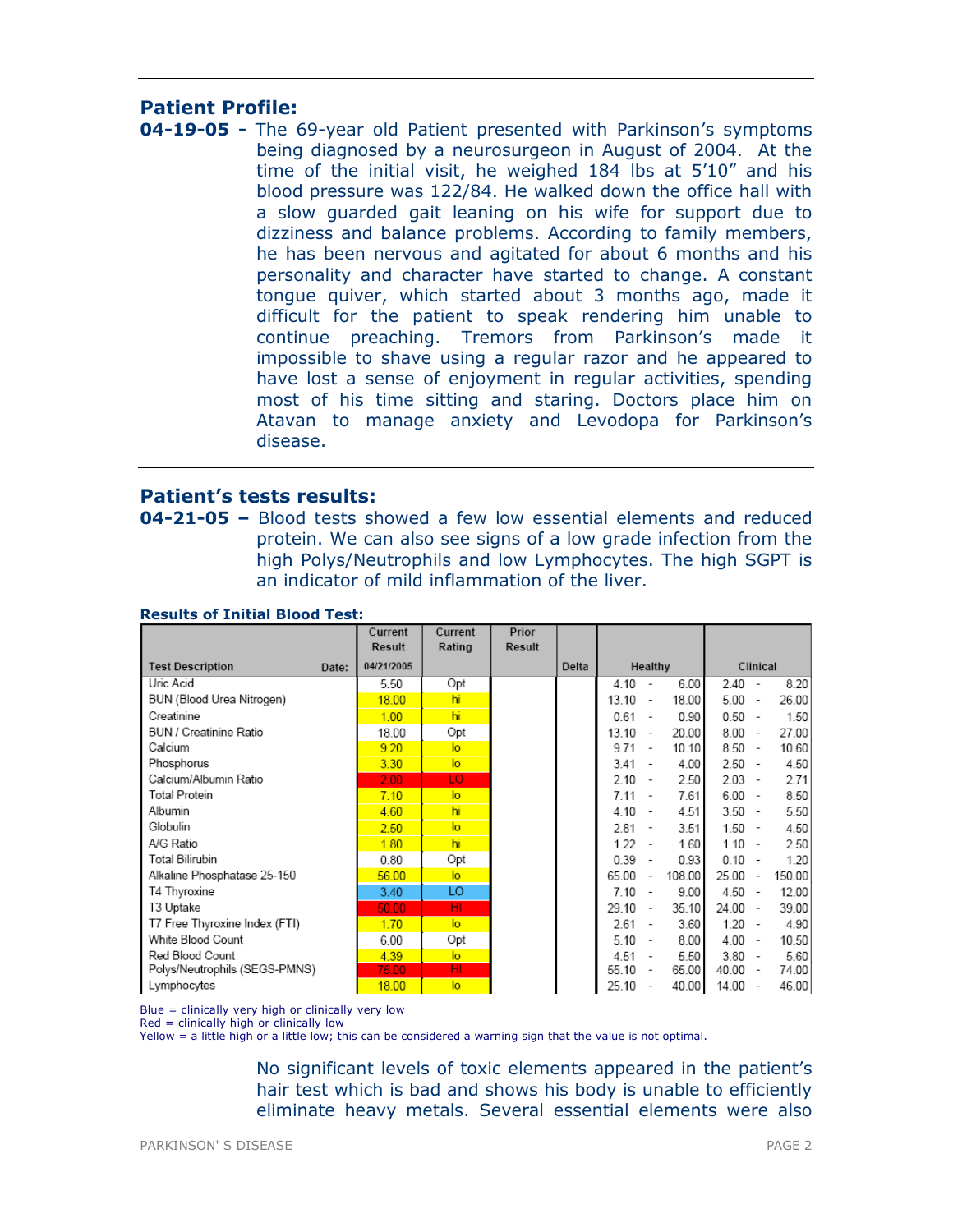low, which could simply point to an overall deficiency, or indicate that high levels of hidden toxic elements are depleting the body of nutrients. We will need to run a heavy metal test called a chelation challenge to be sure.

|                                   | Current<br>Result | Current<br>Rating | Prior<br>Result |       |           |              |                      |              |
|-----------------------------------|-------------------|-------------------|-----------------|-------|-----------|--------------|----------------------|--------------|
| <b>Test Description</b><br>Date:  | 04/26/2005        |                   |                 | Delta | Healthy   |              | Clinical             |              |
| <b>Toxic Elements</b>             |                   |                   |                 |       |           |              |                      |              |
| Aluminum                          | 1.70              | hi                |                 |       | $0-$      | 0.50         | $0.51 -$             | 8.00         |
| Antimony                          | 0.01              | Opt               |                 |       | 0-        | 0.03         | $0.04 -$             | 0.07         |
| Arsenic                           | 0.03              | hi                |                 |       | 0-        | 0.00         | $0.01 -$             | 0.08         |
| Beryllium                         | 0.01              | hi                |                 |       | 0-        | 0.01         | $0.02 -$             | 0.02         |
| Bismuth                           | 0.01              | Opt               |                 |       | 0-        | 0.03         | $0.04 -$             | 0.06         |
| Cadmium                           | 0.05              | hi                |                 |       | $0 -$     | 0.00         | $0.01 -$             | 0.15         |
| Lead                              | 0.18              | hi                |                 |       | $0 -$     | 0.01         | $0.02 -$             | 2.00         |
| Mercury                           |                   | hi                |                 |       | 0-        |              |                      |              |
| Platinum                          | 0.20<br>0.00      | Opt               |                 |       | 0-        | 0.00<br>0.00 | $0.01 -$<br>$0.01 -$ | 1.10<br>0.00 |
| Thallium                          |                   |                   |                 |       | 0-        |              |                      |              |
| Thorium                           | 0.00              | Opt               |                 |       | 0-        | 0.00         | $0.01 -$             | 0.01         |
|                                   | 0.00              | Opt               |                 |       |           | 0.00         | $0.01 -$             | 0.00         |
| Uranium                           | 0.01              | Opt               |                 |       | 0-        | 0.01         | $0.02 -$             | 0.06         |
| Nickel                            | 0.02              | Opt               |                 |       | $0 -$     | 0.20         | $0.21 -$             | 0.40         |
| Silver                            | 0.01              | Opt               |                 |       | 0-        | 0.06         | $0.07 -$             | 0.12         |
| Tin                               | 0.07              | Opt               |                 |       | 0-        | 0.15         | $0.16 -$             | 0.30         |
| Titanium                          | 0.48              | Opt               |                 |       | 0-        | 0.50         | $0.51 -$             | 1.00         |
| <b>Total Toxic Representation</b> | 1.00              | Opt               |                 |       | 0-        | 2.00         | $2.01 -$             | 3.00         |
| <b>Essential Elements</b>         |                   |                   |                 |       |           |              |                      |              |
| Calcium                           | 604.00            | hi                |                 |       | 362.00-   | 417.00       | 200.00-              | 750.00       |
| Magnesium                         | 19.00             | <b>LO</b>         |                 |       | 43.00-    | 48.00        | 25.00-               | 75.00        |
| Sodium                            | 14.00             | $\overline{10}$   |                 |       | $37.00 -$ | 45.00        | 12.00-               | 90.00        |
| Potassium                         | 6.00              | LO                |                 |       | $19.00 -$ | 22.00        | $9.00 -$             | 40.00        |
| Copper                            | 11.00             | $\overline{10}$   |                 |       | $12.00 -$ | 15.00        | $10.00 -$            | 28.00        |
| Zinc                              | 170.00            | hi                |                 |       | 150.00-   | 165.00       | 130.00-              | 200.00       |
| Manganese                         | 0.06              | LO                |                 |       | $0.22 -$  | 0.31         | $0.15 -$             | 0.65         |
| Chromium                          | 0.20              | <b>LO</b>         |                 |       | $0.25 -$  | 0.31         | $0.20 -$             | 0.40         |
| Vanadium                          | 0.01              | LO                |                 |       | $0.04 -$  | 0.05         | $0.02 -$             | 0.06         |
| Molvbdenum                        | 0.02              | LO                |                 |       | $0.04 -$  | 0.05         | $0.03 -$             | 0.06         |

#### Results of Initial Tissue Mineral Analysis:

Blue = clinically very high or clinically very low

Red = clinically high or clinically low

Yellow = a little high or a little low; this can be considered a warning sign that the value is not optimal.

An alternative healer diagnosed the patient with adrenal fatigue a year ago so we ran a metabolic urine analysis to determine his status. We saw no signs of adrenal dysfunction; however there appeared to be insufficient urinary levels of antioxidants, calcium, zinc and other minerals. There were no signs of infection or other pathology.

# Doctor analysis:

05-30-05 – When toxins build up inside the body, they disrupt your ability to heal and depleting essential nutrients such as Calcium, Selenium, Zinc and Copper. These metals must be flushed from the system to allow the body to return to its healthiest state. By using the chelating agent DMSA, we ran a test that showed how many toxic elements were actually trapped within the patient's body. The column labeled "Pre-Chall" is the level of toxins the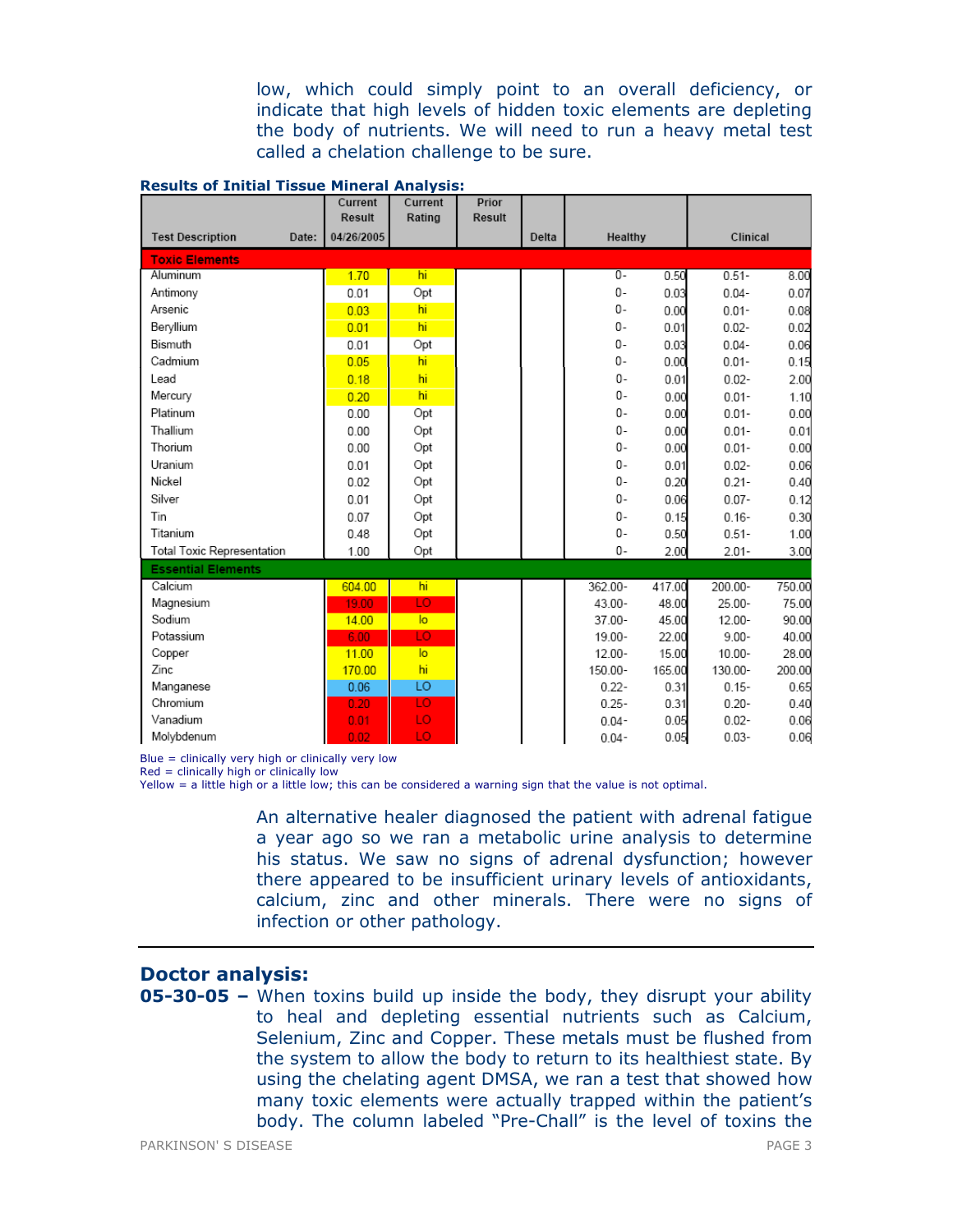#### body was able to remove on its own. The column labeled "DMSA" is toxins removed with a dose of chelating agent.

|                         | Current             | Current | Prior      |       |         |      |          |       |
|-------------------------|---------------------|---------|------------|-------|---------|------|----------|-------|
|                         | Result              | Rating  | Result     |       |         |      |          |       |
| <b>Test Description</b> | 05/30/2005<br>Date: |         | 05/29/2005 | Delta | Healthy |      | Clinical |       |
| Agent                   | DMSA                |         | Pre-Chall  |       |         |      |          |       |
| Dose                    | 2000mg              |         |            |       |         |      |          |       |
| Interval                | 6                   |         | 6          |       |         |      |          |       |
| <b>Toxic Elements</b>   |                     |         |            |       |         |      |          |       |
| Lead (UA)               | 30.00               | HI      | 0.80       | ⊛     | 0-      | 4.00 | $4.01 -$ | 5.00  |
| Mercury (UA)            | 4.70                | HI      | 0.00       | ⊛     | 0-      | 2.00 | $2.01 -$ | 3.00  |
| Nickel (UA)             | 4.00                | Opt     | 0.50       |       | 0-      | 5.00 | $5.01 -$ | 10.00 |

#### Results Of Chelation Challenge:

Blue = clinically very high or clinically very low

 $Red =$  clinically high or clinically low

Yellow = a little high or a little low; this can be considered a warning sign that the value is not optimal.

Just by completing this test, the patient noticed immediate improvement with his shaking, unsteadiness and speech. He was so impressed that he continued taking the chelating agent DMSA everyday. For a short time, this is okay but DMSA at that level will also slowly begin to cause a depletion of other beneficial nutrients so I recommended he start bimonthly cycles of DMSA alternated by a vitamin and mineral regimen based on deficiencies seen in the test results.

#### Patient assessment:

**08-13-05 –** In many cases four months is enough time for patient's to start feeling better, but in this case it completely altered his way of life. He noted a 40% improvement overall, stopped taking the Levodopa and was able to return to work! The shakiness disappeared, his emotions were in check, the stuttering significantly improved and best of all, whereas before he needed help even walking, he now jogs! All these changes mean a return to normalcy and a renewed independence. We didn't see many improvements with the second blood test; in fact the thyroid and lipid values got worse. This is not an uncommon finding during DMSA therapy, especially when mercury is involved which directly affects the thyroid.

|                           |       | Current    | Current | Prior         |       |       |         |          |                          |       |
|---------------------------|-------|------------|---------|---------------|-------|-------|---------|----------|--------------------------|-------|
|                           |       | Result     | Rating  | <b>Result</b> |       |       |         |          |                          |       |
| <b>Test Description</b>   | Date: | 08/16/2005 |         | 04/21/2005    | Delta |       | Healthy |          | Clinical                 |       |
| Uric Acid                 |       | 6.00       | hi      | 5.50          | ⊛     | 4.10  | 6.00    | 2.40     |                          | 8.20  |
| BUN (Blood Urea Nitrogen) |       | 17.00      | Opt     | 18.00         | ☺     | 13.10 | 18.00   | 5.00     | $\overline{\phantom{a}}$ | 26.00 |
| Creatinine                |       | 1.00       | hi      | 1.00          | ⊜     | 0.61  | 0.90    | $0.50 -$ |                          | 1.50  |
| BUN / Creatinine Ratio    |       | 17.00      | Opt     | 18.00         |       | 13.10 | 20.00   | 8.00     |                          | 27.00 |
| Calcium                   |       | 9.50       | lo      | 9.20          | ☺     | 9.71  | 10.10   | 8.50     | $\overline{\phantom{a}}$ | 10.60 |
| Phosphorus                |       | 3.50       | Opt     | 3.30          | ٨     | 3.41  | 4.00    | 2.50     |                          | 4.50  |
| Calcium/Albumin Ratio     |       | 2.16       | Opt     | 2.00          | ☺     | 2.10  | 2.50    | 2.03     |                          | 2.71  |
| <b>Total Protein</b>      |       | 6.90       | lо      | 7.10          | ⊛     | 7.11  | 7.61    | 6.00     |                          | 8.50  |

#### Results of 2nd Blood Test:

Blue = clinically very high or clinically very low

Red = clinically high or clinically low

Yellow = a little high or a little low; this can be considered a warning sign that the value is not optimal.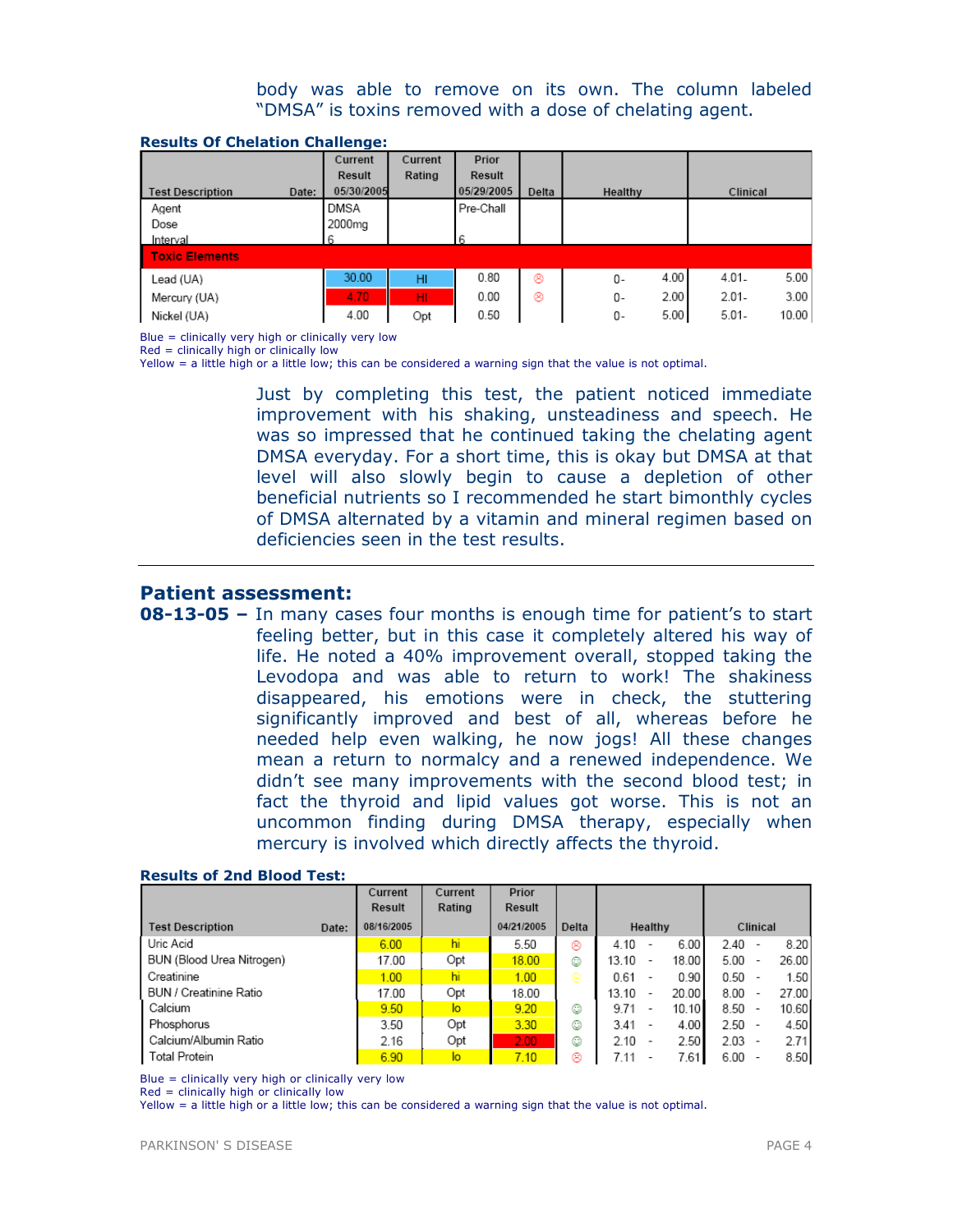#### 2nd Blood Test Continued:

|                                  | Current<br>Result | Current<br>Rating | Prior<br>Result |       |       |                          |        |       |                          |        |
|----------------------------------|-------------------|-------------------|-----------------|-------|-------|--------------------------|--------|-------|--------------------------|--------|
| <b>Test Description</b><br>Date: | 08/16/2005        |                   | 04/21/2005      | Delta |       | Healthy                  |        |       | Clinical                 |        |
| Albumin                          | 4.40              | Opt               | 4.60            | ☺     | 4.10  |                          | 4.51   | 3.50  |                          | 5.50   |
| Globulin                         | 2.50              | lo                | 2.50            | ⊜     | 2.81  |                          | 3.51   | 1.50  |                          | 4.50   |
| A/G Ratio                        | 1.80              | hi                | 1.80            | ⊜     | 1.22  |                          | 1.60   | 1.10  |                          | 2.50   |
| Total Bilirubin                  | 0.60              | Opt               | 0.80            |       | 0.39  |                          | 0.93   | 0.10  |                          | 1.20   |
| Alkaline Phosphatase 25-150      | 58.00             | lo                | 56.00           | ☺     | 65.00 | $\overline{\phantom{a}}$ | 108.00 | 25.00 |                          | 150.00 |
| T4 Thyroxine                     | 3.10              | LO                | 3.40            | ⊛     | 7.10  |                          | 9.00   | 4.50  |                          | 12.00  |
| T3 Uptake                        | 50.00             | нг                | 50.00           | ⊜     | 29.10 | $\overline{\phantom{a}}$ | 35.10  | 24.00 | $\overline{\phantom{a}}$ | 39.00  |
| T7 Free Thyroxine Index (FTI)    | 1.60              | lo                | 1.70            | ⊛     | 2.61  | $\overline{\phantom{a}}$ | 3.60   | 1.20  | $\overline{\phantom{a}}$ | 4.90   |
| White Blood Count                | 6.00              | Opt               | 6.00            |       | 5.10  |                          | 8.00   | 4.00  |                          | 10.50  |
| Red Blood Count                  | 4.49              | $\overline{a}$    | 4.39            | ٧     | 4.51  |                          | 5.50   | 3.80  |                          | 5.60   |
| Polys/Neutrophils (SEGS-PMNS)    | 76.00             | HI                | 75.00           | ⊛     | 55.10 | $\overline{\phantom{a}}$ | 65.00  | 40.00 |                          | 74.00  |
| Lymphocytes                      | 16.00             | lo                | 18.00           | ⊛     | 25.10 |                          | 40.00  | 14.00 |                          | 46.00  |

Blue = clinically very high or clinically very low

Red = clinically high or clinically low

Yellow = a little high or a little low; this can be considered a warning sign that the value is not optimal.

The second chelation challenge showed a significant decrease in lead and mercury but both are still at elevated levels.

#### Results of 2nd Chelation Challenge:

|                                  | Current       | Current | Prior      |       |            |                  |
|----------------------------------|---------------|---------|------------|-------|------------|------------------|
|                                  | <b>Result</b> | Rating  | Result     |       |            |                  |
| Date:<br><b>Test Description</b> | 08/10/2005    |         | 05/30/2005 | Delta | Healthy    | Clinical         |
| <b>Toxic Elements</b>            |               |         |            |       |            |                  |
| Lead (UA)                        | 7.60.         | HI.     | 30.00      | ☺     | 4.00<br>0- | 5.00<br>$4.01 -$ |
| Mercury (UA)                     | 4.10          | HI.     | 4.70       | ☺     | 2.00<br>0- | 3.00<br>$2.01 -$ |

Blue = clinically very high or clinically very low

 $Red =$  clinically high or clinically low

Yellow = a little high or a little low; this can be considered a warning sign that the value is not optimal.

11-17-05 – Partially due to the intensity of his program, the patient began to experience some DMSA sensitivity and developed a mild skin rash. We lowered his dosage to combat the side effects and then asked him to give his system a break by taking a few months off. We also retested his hair and thyroid values.

> The hair test showed increased elimination of aluminum, arsenic and mercury which is good. There were so many deficiencies and imbalances before starting the program that his body could not eliminate these toxic elements. The levels of several essential elements also improved.

|                                  | Current    | Current | Prior      |       |            |          |      |
|----------------------------------|------------|---------|------------|-------|------------|----------|------|
|                                  | Result     | Rating  | Result     |       |            |          |      |
| <b>Test Description</b><br>Date: | 11/09/2005 |         | 04/26/2005 | Delta | Healthy    | Clinical |      |
| <b>Toxic Elements</b>            |            |         |            |       |            |          |      |
| Aluminum                         | 4.10       | hi      | 1.70       | ⊛     | 2.20<br>0- | $2.21 -$ | 7.00 |
| Antimony                         | 0.02       | Opt     | 0.01       |       | 0.03<br>0- | $0.04 -$ | 0.07 |
| Arsenic                          | 0.05       | hi      | 0.03       | ⊛     | 0.05<br>0- | $0.06 -$ | 0.08 |
| Lead                             | 0.27       | Opt     | 0.18       |       | 0.99<br>0- | $1.00 -$ | 2.00 |
| Mercury                          | 0.65       | hi      | 0.20       | ⊛     | 0.50<br>0- | $0.51 -$ | 1.10 |

#### Results of 2nd Tissue Mineral Analysis:

Blue = clinically very high or clinically very low

Red = clinically high or clinically low

Yellow = a little high or a little low; this can be considered a warning sign that the value is not optimal.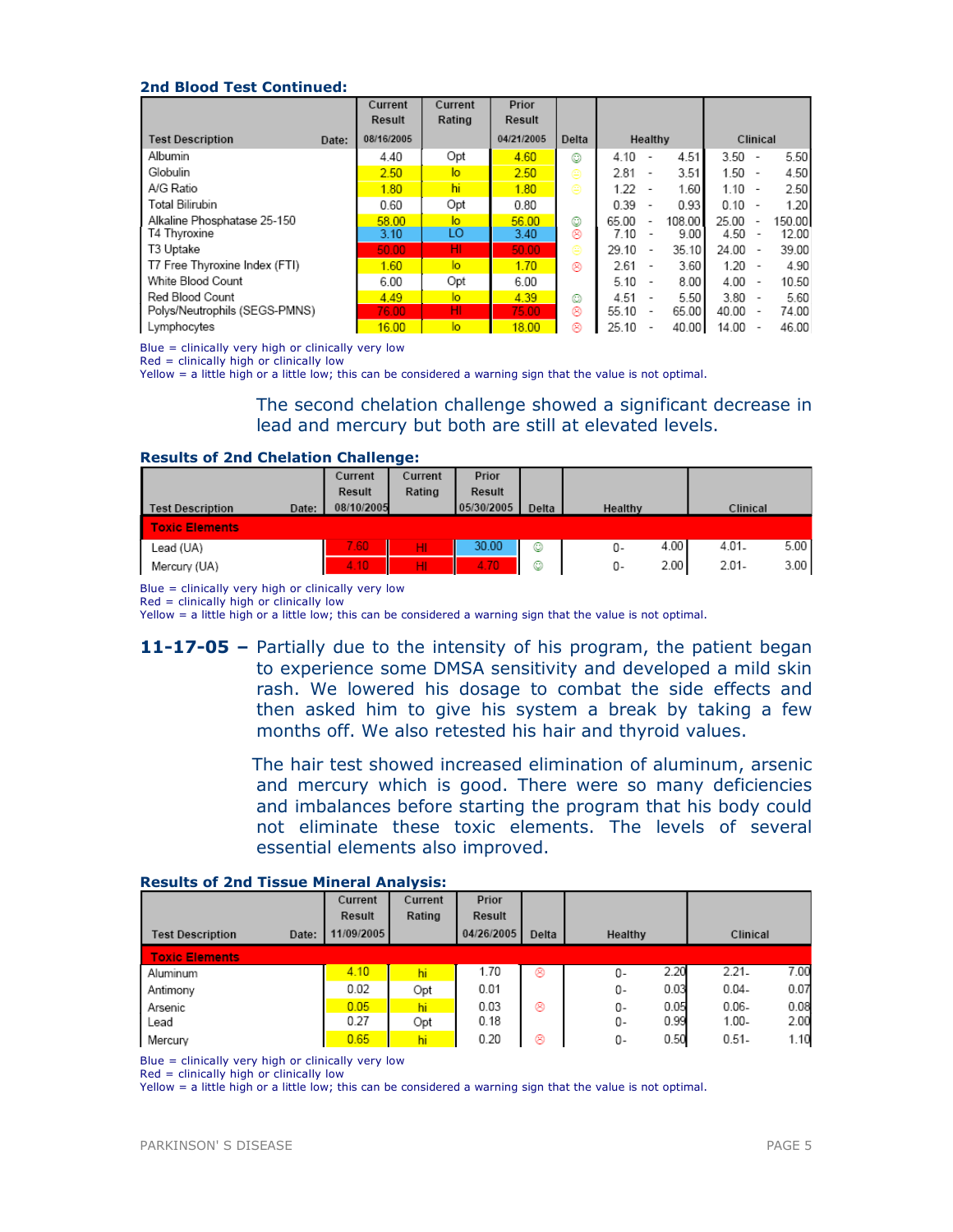#### 2nd Tissue Mineral Analysis Continued:

|                           |       | Current<br><b>Result</b> | Current<br>Rating | Prior<br>Result |       |           |        |           |        |  |
|---------------------------|-------|--------------------------|-------------------|-----------------|-------|-----------|--------|-----------|--------|--|
| <b>Test Description</b>   | Date: | 11/17/2005               |                   |                 | Delta | Healthy   |        | Clinical  |        |  |
| <b>Essential Elements</b> |       |                          |                   |                 |       |           |        |           |        |  |
| Calcium                   |       | 309.00                   | lo                | 604.00          | ☺     | 400.00-   | 417.00 | 200.00-   | 750.00 |  |
| Magnesium                 |       | 41.00                    | lo                | 19.00           | ☺     | $43.00 -$ | 48.00  | $25.00 -$ | 75.00  |  |
| Sodium                    |       | 24.00                    | lo                | 14.00           | ☺     | 37.00-    | 45.00  | 12.00-    | 90.00  |  |
| Potassium                 |       | 3.00                     | LO                | 6.00            | ⊛     | $21.00 -$ | 22.00  | $9.00 -$  | 40.00  |  |
| Copper                    |       | 20.00                    | hi                | 11.00           | ⊛     | $12.00 -$ | 15.00  | $10.00 -$ | 28.00  |  |
| Zinc                      |       | 160.00                   | Opt               | 170.00          | ☺     | 150.00-   | 165.00 | 130.00-   | 200.00 |  |
| Manganese                 |       | 0.06                     | LO                | 0.06            | ⊜     | $0.22 -$  | 0.31   | $0.15 -$  | 0.65   |  |
| Chromium                  |       | 0.42                     | hi                | 0.20            | ⊛     | $0.25 -$  | 0.31   | $0.20 -$  | 0.45   |  |
| Vanadium                  |       | 0.03                     | lo                | 0.01            | ٥     | $0.04 -$  | 0.05   | $0.02 -$  | 0.06   |  |
| Molvbdenum                |       | 0.03                     | lo                | 0.02            | ٨     | $0.06 -$  | 0.06   | $0.03 -$  | 0.06   |  |

Blue = clinically very high or clinically very low

Red = clinically high or clinically low

Yellow = a little high or a little low; this can be considered a warning sign that the value is not optimal.

The mercury and lead levels are coming down but the thyroid has not yet responded. It is possible that some thyroid medication such as Synthroid may be of benefit. I recommended the patient consult his MD.

#### Results of 3rd Blood Test:

|                                  | Current    | Current | Prior         |       |       |                          |       |       |          |       |
|----------------------------------|------------|---------|---------------|-------|-------|--------------------------|-------|-------|----------|-------|
|                                  | Result     | Rating  | <b>Result</b> |       |       |                          |       |       |          |       |
| <b>Test Description</b><br>Date: | 11/10/2005 |         | 08/16/2005    | Delta |       | Healthy                  |       |       | Clinical |       |
| T4 Thyroxine                     | 3.50       | LO      | 3.10          | ☺     | 7.10  |                          | 9.00  | 4.50  |          | 12.00 |
| T3 Uptake                        | 49.00      | ΗI      | 50.00         | ☺     | 29.10 | $\overline{\phantom{a}}$ | 35.10 | 24.00 |          | 39.00 |
| T7 Free Thyroxine Index (FTI)    | 1.70       | lo.     | 1.60          | ٥     | 2.61  |                          | 3.60  | 1.20  |          | 4.90  |

Blue = clinically very high or clinically very low

Red = clinically high or clinically low

Yellow = a little high or a little low; this can be considered a warning sign that the value is not optimal.

- **05-05-06 –** It's been about 11 months since the patient's first appointment and he notes 95% improvement. His tremor is completely gone and he has built up to walking 3 miles, 3 times a week. He is now able to write his name which is something he has not done in two years! The stuttering and tongue quiver were resolved with the help of a mother of pearl button in the mouth. This gives his tongue something to do and helps him keep his mouth closed so he doesn't drool. A neurologist confirmed Parkinson's again last month and recommended the patient start doses of Levodopa, but he does not wish to do this. He is also down to half the dose of Atavan that he used take and plans to completely eliminate this medication soon.
- **02-28-07 –** Due to some stress related issues, the patient began taking Atavan and Lexapro again. His shakiness, anxiety, depression, stuttering and writing skills have all gotten worse so we ran a blood test and chelation challenge to pinpoint what was going wrong. We adjusted his vitamin and mineral regimen based on the imbalances in the blood work, specifically to help the thyroid and liver function.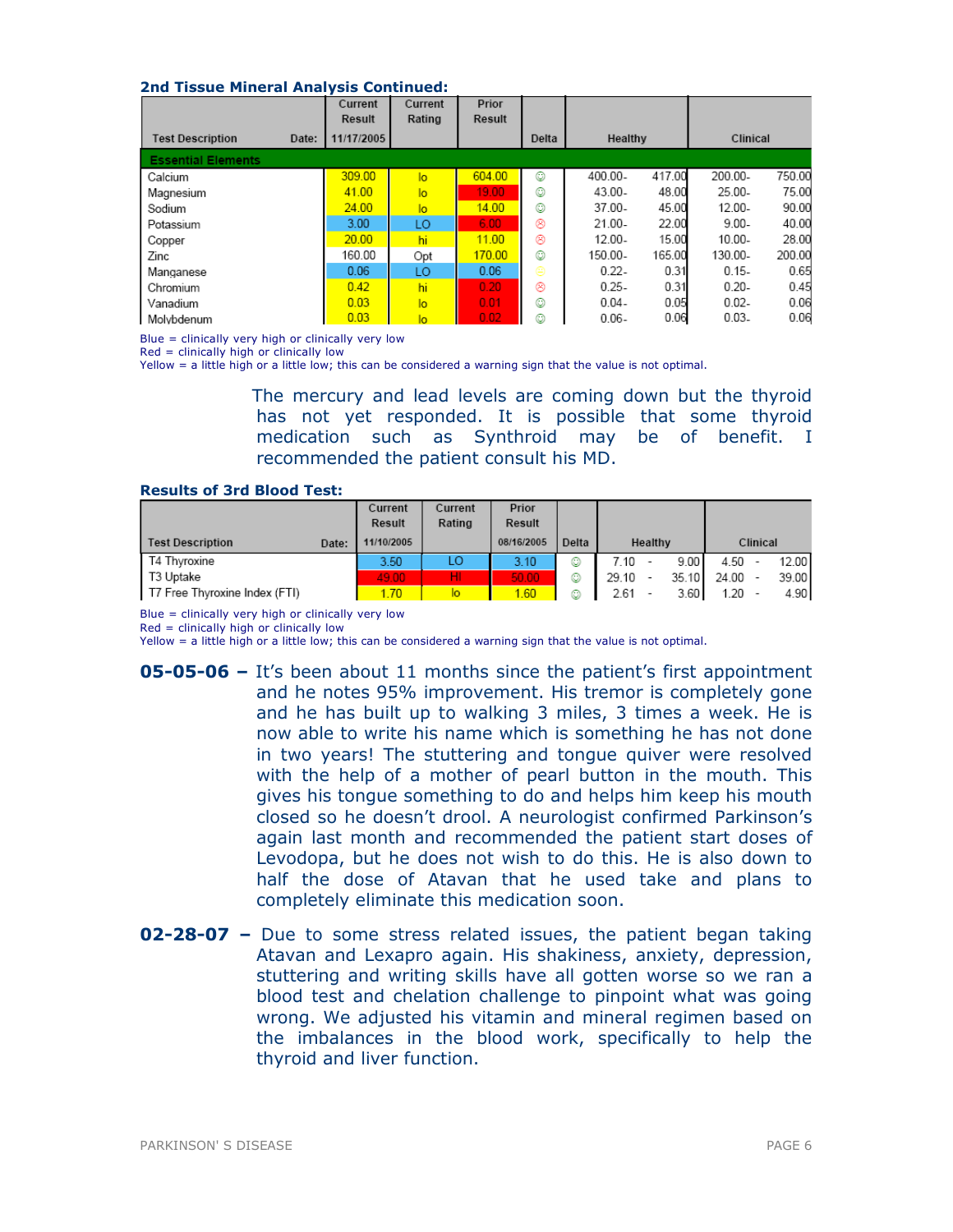#### Results of 4th Blood Test:

|                                   | Current       | Current        | Prior         |        |                   |         |                |              |                          |                |
|-----------------------------------|---------------|----------------|---------------|--------|-------------------|---------|----------------|--------------|--------------------------|----------------|
|                                   | Result        | Rating         | <b>Result</b> |        |                   |         |                |              |                          |                |
| <b>Test Description</b><br>Date:  | 02/26/2007    |                | 03/31/2006    | Delta  |                   | Healthy |                |              | Clinical                 |                |
| Uric Acid                         | 4.60          | Opt            | 6.20          | ٧      | 4.10              |         | 6.00           | 2.40         |                          | 8.20           |
| BUN (Blood Urea Nitrogen)         | 15.00         | Opt            | 22.00         | ٥      | 13.10             |         | 18.00          | 5.00         |                          | 26.00          |
| Creatinine                        | 0.90          | hi             | 1.00          | ☺      | 0.61              |         | 0.90           | 0.50         |                          | 1.50           |
| BUN / Creatinine Ratio<br>Calcium | 17.00<br>9.80 | Opt<br>Opt     | 22.00<br>9.50 | ٥<br>☺ | 13.10<br>$9.71 -$ |         | 20.00<br>10.10 | 8.00<br>8.50 |                          | 27.00<br>10.60 |
| Phosphorus                        | 3.80          | Opt            | 3.30          | ٧      | 3.41              |         | 4.00           | 2.50         |                          | 4.50           |
| Calcium/Albumin Ratio             | 2.08          | $\overline{a}$ | 2.20          | ⊛      | 2.10              |         | 2.50           | 2.03         |                          | 2.71           |
| Total Protein                     | 7.10          | $\overline{a}$ | 7.10          | ⊜      | 7.11              |         | 7.61           | 6.00         |                          | 8.50           |
| Albumin                           | 4.70          | hi             | 4.40          | ⊛      | 4.10              |         | 4.51           | 3.50         |                          | 5.50           |
| Globulin                          | 2.40          | $\overline{a}$ | 2.40          | ⊜      | 2.81              |         | 3.51           | 1.50         |                          | 4.50           |
| A/G Ratio                         | 2.00          | hi             | 1.60          | ⊛      | 1.22              |         | 1.60           | 1.10         |                          | 2.50           |
| Total Bilirubin                   | 0.60          | Opt            | 0.60          |        | 0.39              |         | 0.93           | 0.10         |                          | 1.20           |
| Alkaline Phosphatase 25-150       | 50.00         | $\overline{a}$ | 54.00         | ⊛      | 65.00             |         | 108.00         | 25.00        |                          | 160.00         |
| T4 Thyroxine                      | 2.50          | LO             | 3.10          | ⊛      | 7.10              |         | 9.00           | 4.50         | $\overline{\phantom{a}}$ | 12.00          |
| T3 Uptake                         | 48.00         | HI             | 49.00         | ☺      | 29.10             |         | 35.10          | 24.00        |                          | 39.00          |
| T7 Free Thyroxine Index (FTI)     | 1.20          | LO             | 1.50          | ⊛      | 2.61              |         | 3.60           | 1.20         |                          | 4.90           |
| White Blood Count                 | 7.00          | Opt            | 8.00          | ☺      | 5.10              |         | 8.00           | 4.00         |                          | 10.50          |
| Red Blood Count                   | 4.29          | lo             | 4.52          | ⊛      | 4.51              |         | 5.50           | 3.80         |                          | 5.60           |

Blue = clinically very high or clinically very low

 $Red = clinically high or clinically low$ 

Yellow = a little high or a little low; this can be considered a warning sign that the value is not optimal.

The chelation challenge showed increased lead and mercury levels, which means there are still significant stores in his body. Since he had some difficulty with the DMSA, we used a milder chelating agent called PCA-Rx and increased a few elements essential to brain function. I also recommended he play piano as exercise for his brain. Within a month, he was feeling better and was able to reduce the Lexapro and stop taking Atavan.

#### Results of 3rd Chelation Challenge:

|                                  | Current       | Current | Prior      |       |            |          |       |
|----------------------------------|---------------|---------|------------|-------|------------|----------|-------|
|                                  | <b>Result</b> | Rating  | Result     |       |            |          |       |
| Date:<br><b>Test Description</b> | 02/28/2007    |         | 08/10/2005 | Delta | Healthy    | Clinical |       |
| Lead (UA)                        | 15.00         | HI.     | 7.60       | ⊛     | 4.00<br>0- | 4.01-    | 5.00  |
| Mercury (UA)                     | 4.90          | HI.     | 4.10       | ⊛     | 2.00<br>0- | $2.01 -$ | 3.00  |
| Nickel (UA)                      | 9.00          | hi      | 0.00       | ⊛     | 5.00<br>0- | $5.01 -$ | 10.00 |

Blue = clinically very high or clinically very low

Red = clinically high or clinically low

Yellow = a little high or a little low; this can be considered a warning sign that the value is not optimal.

# Dr. Merkle's Final Thoughts:

While there is no known cause for Parkinson's disease, several studies have found a correlation between symptoms and environmental exposures to toxins such as lead and pesticides. This research shows the disease has increased occurrence based on geographic location rather than genetics. For example, a study in "Neurotoxicology" found that Parkinson's is more common in rural areas where resident's main water source comes from wells.

Another clue that factors may be environmental is that while main symptoms (tremors, balance problems, slowness of movement and rigidity) are easily recognizable, the disease was not medically remarked upon until beginning of